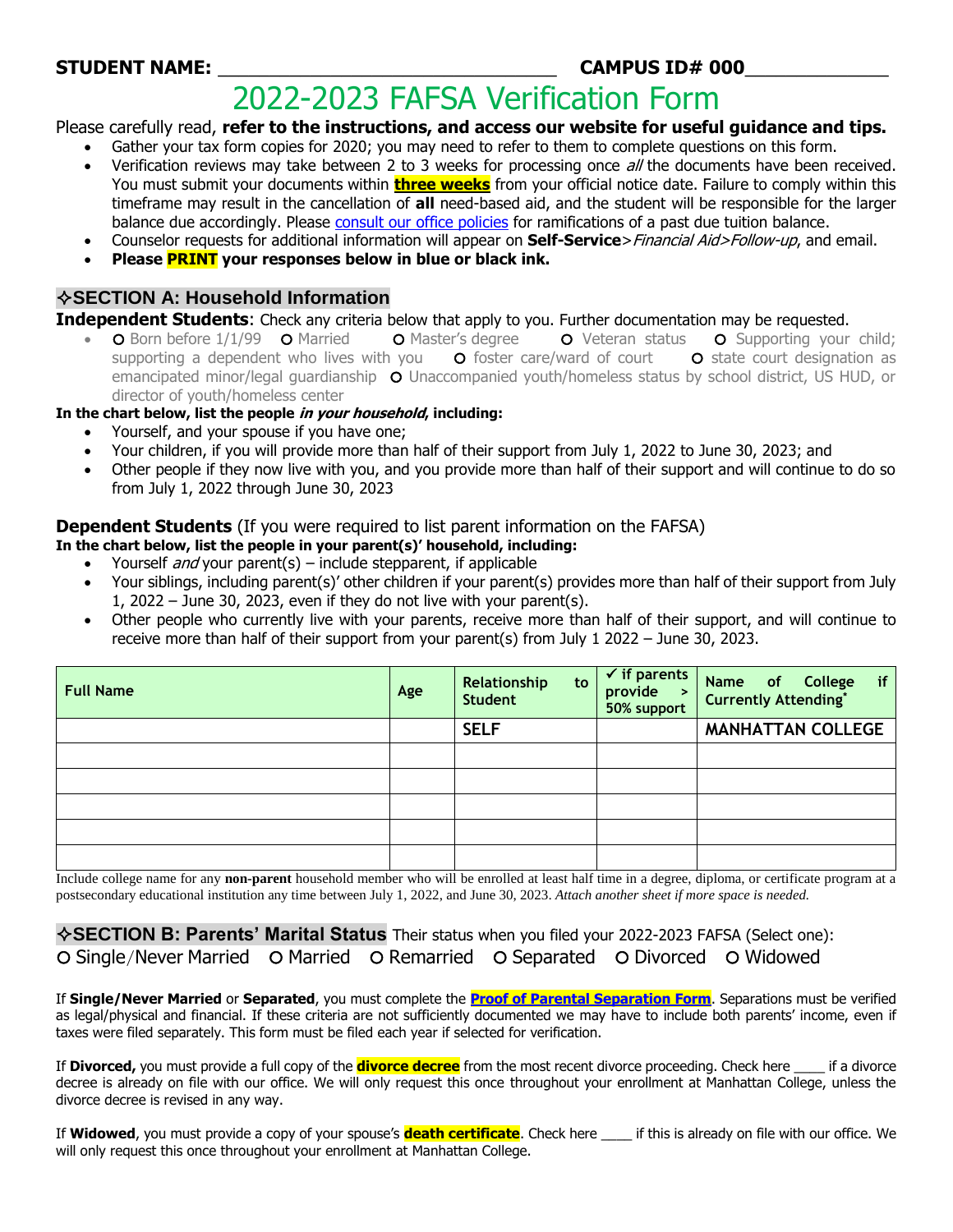**SECTION C: Student Federal Income: One option must be checked below, as a Filer or Non-Filer:**

**Tax Return Filers** – For students who filed a 2020 federal tax return (1040).

\_\_ I, the student, used the IRS Data Retrieval Tool in FAFSA to verify my 2020 income.

\_\_ I, the student, am unable or choose not to use the IRS Data Retrieval Tool in FAFSA. **Attached is my 2020 Federal Tax Return (signed) and all completed schedules**. **Include copies of issued 2020 W-2 wage statements from all employers**

**Tax Return Non-Filers** – Complete the table below. **Attach copies of issued 2020 W-2 wage statements from all employers.** Attach another sheet if more space is needed.

- \_\_ I, the student, was not employed and had no income earned from work in the calendar year 2020.
- \_\_ I, the student, was employed in 2020. Listed below are the names of my employer(s) and the amount earned from each, even those who did not issue a W-2 form**.**

| <b>Employer's Name</b> | 2020 Amount Earned   Attached Copy of W-2 |
|------------------------|-------------------------------------------|
|                        | O Yes                                     |
|                        | O Not Issued                              |
|                        | O Yes                                     |
|                        | O Not Issued                              |
|                        | O Yes                                     |
|                        | <b>O</b> Not Issued                       |

**SECTION D: Parent Federal Income: One option must be checked below, as a Filer or Non-Filer:**

**Tax Return Filers** – For Parents who filed a 2020 federal tax return (1040).

\_\_ I/We, the parent(s), used the IRS Data Retrieval Tool in FAFSA to verify my 2020 income.

\_\_ I/We, the parent(s), is unable/choose not to use the IRS Data Retrieval Tool in FAFSA. **Attached is my 2020 Federal Tax Return (signed) and all completed schedules. Include copies of issued 2020 W-2 wage statements from all employers.**

**Tax Return Non-Filers** – Complete the table below. **Attach copies of issued 2020 W-2 wage statements from all employers.** Attach another sheet if more space is needed.

- \_\_ I/We, the parent(s), was not employed and had no income earned from work in the calendar year 2020.
- \_\_ I/We, the parent(s), was employed in 2020. Listed below are the names of my employer(s) and the amount earned from each, even those who did not issue a W-2 form.

**[If you did not file taxes, please note a verification of non-filing letter is required from the IRS and it is not an indication of whether filing was required for the year]**

| <b>Employer's Name</b> | 2020 Amount Earned | <b>IRS</b><br>$W-2$<br>Attached? | Copy |
|------------------------|--------------------|----------------------------------|------|
|                        |                    | O Yes<br>O Not Issued            |      |
|                        |                    | O Yes<br>O Not Issued            |      |
|                        |                    | O Yes<br><b>O</b> Not Issued     |      |

**SECTION E: Child Support Paid** Did any parent listed in Section A above, or yourself, the student, **pay** child support in 2020?

 Yes – complete the table below. **Attach documentation for the total amount of child support paid in 2020.** No, no one in the household paid child support

| Name of Person Who Paid   Whom Child Support   Whom Support Was   Whom Support   Support Paid in 2020<br><b>Child Support</b> | Name of Person To   Name of Child For   Age of Child For   Amount of Child  <br><b>Was Paid</b> | Paid | <b>Was Paid</b> |  |
|-------------------------------------------------------------------------------------------------------------------------------|-------------------------------------------------------------------------------------------------|------|-----------------|--|
|                                                                                                                               |                                                                                                 |      |                 |  |
|                                                                                                                               |                                                                                                 |      |                 |  |
|                                                                                                                               |                                                                                                 |      |                 |  |
|                                                                                                                               |                                                                                                 |      |                 |  |